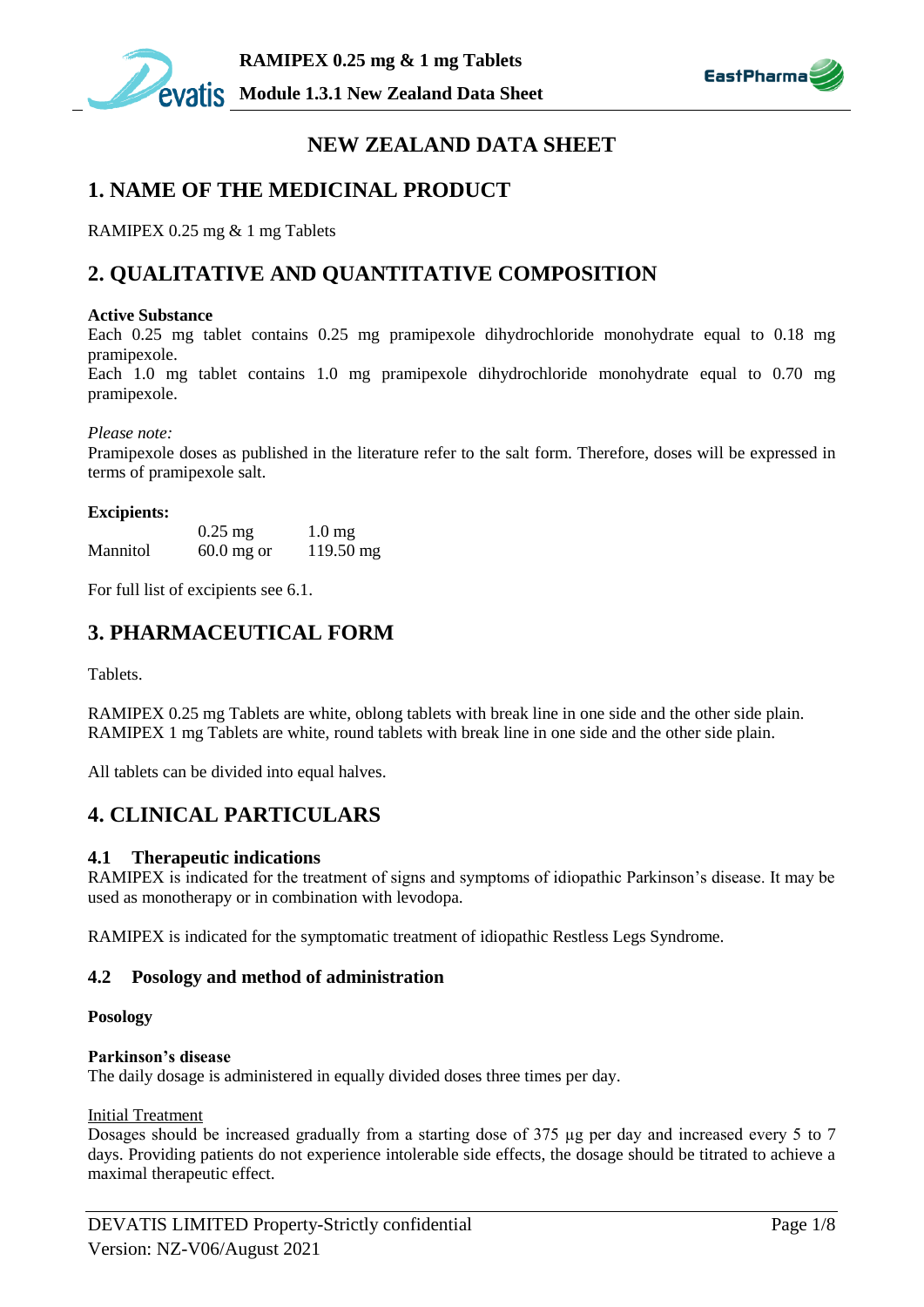



| <b>Ascending Dose Schedule of RAMIPEX.</b> |                      |                         |  |
|--------------------------------------------|----------------------|-------------------------|--|
| Week                                       | Dosage               | <b>Total Daily Dose</b> |  |
|                                            | $3 \times 125 \mu g$ | 375 µg                  |  |
|                                            | $3 \times 250 \mu g$ | $750 \mu g$             |  |
|                                            | $3 \times 500 \mu g$ | $1.50 \text{ mg}$       |  |

If further dose increase is necessary, the daily dose should be increased by 750 µg at weekly intervals up to a maximum dose of 4.5 mg per day.

#### Maintenance Treatment

The individual dose should be in the range of 375 µg to a maximum of 4.5 mg of RAMIPEX per day. During dose escalation in three pivotal studies, both in early and advanced disease, efficacy was observed starting at a daily dose of 1.5 mg per day can result in additional therapeutic benefit. This applies particularly in patients with advanced disease where a reduction of the levodopa therapy is intended.

#### Treatment discontinuation

RAMIPEX should be tapered off over several days.

#### **Additional information on special populations**

#### Dosing patients with concomitant levodopa therapy

It is recommended that the dosage of levodopa is reduced during both, the dose escalation and the maintenance treatment with RAMIPEX. This may be necessary in order to avoid excessive dopaminergic stimulation.

#### Dosing in patients with renal impairment

The elimination of pramipexole is dependent on renal function. The following dosage scheme is suggested for initiation of therapy:-

Patients with creatinine clearance above 50 ml/min require no reduction in daily dose.

In patients with creatinine clearance between 20 and 50 ml/min, the initial daily dose of RAMIPEX should be administered in two divided doses, starting at 125 µg twice a day. In patients with a creatinine clearance of less than 20 ml/min, the daily dose of RAMIPEX should be administered in a single dose, starting at 125 µg daily.

If renal function declines during maintenance therapy, reduce the RAMIPEX daily dose by the same percentage as the decline in creatinine clearance, i.e. if creatinine clearance declines by 30%, then reduce the RAMIPEX daily dose by 30%. The daily dose can be administered in two divided doses if creatinine clearance is between 20 and 50 ml/min and as a single daily dose if creatinine clearance is less than 20 ml/min.

Dosing in patients with hepatic impairment

Dose adjustment in patients with hepatic impairment is not considered necessary.

#### **Restless Legs Syndrome**

The recommended starting dose RAMIPEX is  $0.125$  mg taken once daily  $2 - 3$  hours before bedtime. For patients requiring additional symptomatic relief, the dose may be increased every  $4 - 7$  days to a maximum of 0.75 mg per day (as shown in the table below).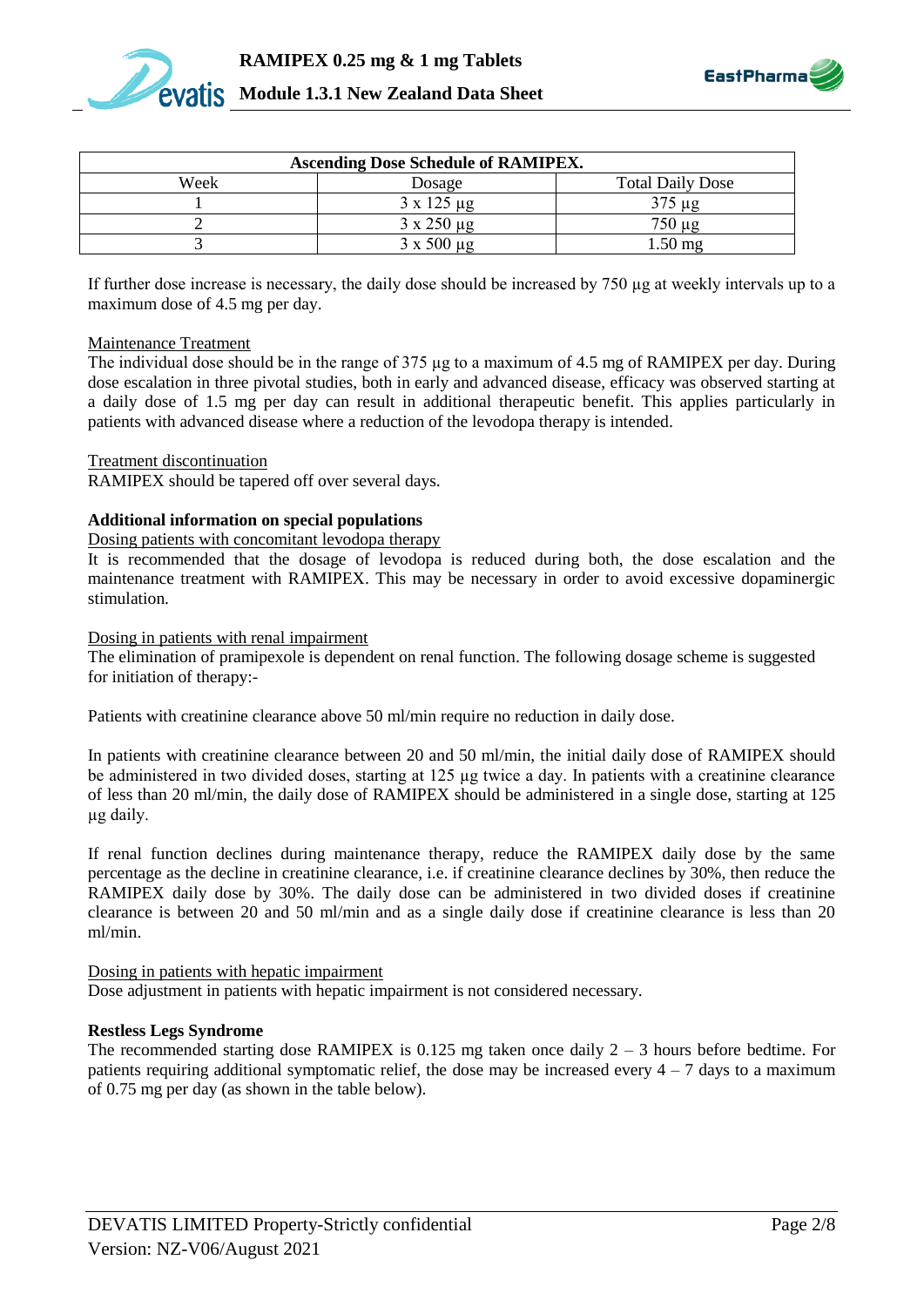



| <b>Ascending-Dose Schedule of RAMIPEX</b> |                              |  |
|-------------------------------------------|------------------------------|--|
| <b>Titration Step</b>                     | Once Daily Evening Dose (mg) |  |
|                                           | 0.125                        |  |
| つ*                                        | 0.25                         |  |
| $2*$                                      | 0.50                         |  |
| 4*                                        | 0.75                         |  |
| * if needed                               |                              |  |

#### Treatment discontinuation

RAMIPEX can be discontinued without tapered dose reduction.

### **Additional information on special populations**

Dosing in patients with renal impairment

The elimination of RAMIPEX is dependent on renal function and closely related to the creatinine clearance. Based on a pharmacokinetic study in renally impaired subjects, patients with a creatinine clearance above 20 ml/min require no reduction in daily dose. The use of RAMIPEX in RLS patients with renal impairment has not been studied.

#### Dosing in patients with hepatic impairment

Dose reduction is not considered necessary in patients with hepatic impairment, as approximately 90% of absorbed drug is excreted through the kidneys.

### **Method of administration**

The tablets should be taken orally, swallowed with water and can be taken either with or without food.

### **Additional information on special populations**

Safety and efficacy of RAMIPEX have not been established in children and adolescents up to 18 years.

## **4.3 Contraindications**

Hypersensitivity to pramipexole or to any of the excipients.

## **4.4 Special warnings and precautions for use**

When prescribing RAMIPEX tablets in a patient with renal impairment a reduced dose is suggested (see Section 4.1).

Hallucinations and confusion are known side effects of treatment with dopamine agonists and levodopa in Parkinson's disease patients. Hallucinations were more frequent when pramipexole was given in combination with levodopa in Parkinson's disease patients with early disease. Within the RLS clinical development program for registration, one case of hallucinations has been reported. Patients should be informed that (mostly visual) hallucinations could occur.

Patients and caregivers should be aware of the fact that behavioural changes can occur (e.g. pathological gambling, hypersexuality, increased libido, binge eating). Health care professionals should inform patients to seek help from their doctor if they, their family or their carer notice that their behaviour is unusual. Dose reduction/taper discontinuation should be considered.

Pathologic changes (degeneration and loss of photoreceptor cells) were observed in the retina of albino rats in the 2-year carcinogenicity study. Evaluation of the retinas of albino mice, pigmented rats, monkeys, and minipigs did not reveal similar changes. The potential significance of this effect in humans has not been established, but cannot be disregarded because disruption of a mechanism that is universally present in vertebrates (i.e. disk shedding) may be involved.

In case of severe cardiovascular disease, care should be taken. It is recommended to monitor blood pressure,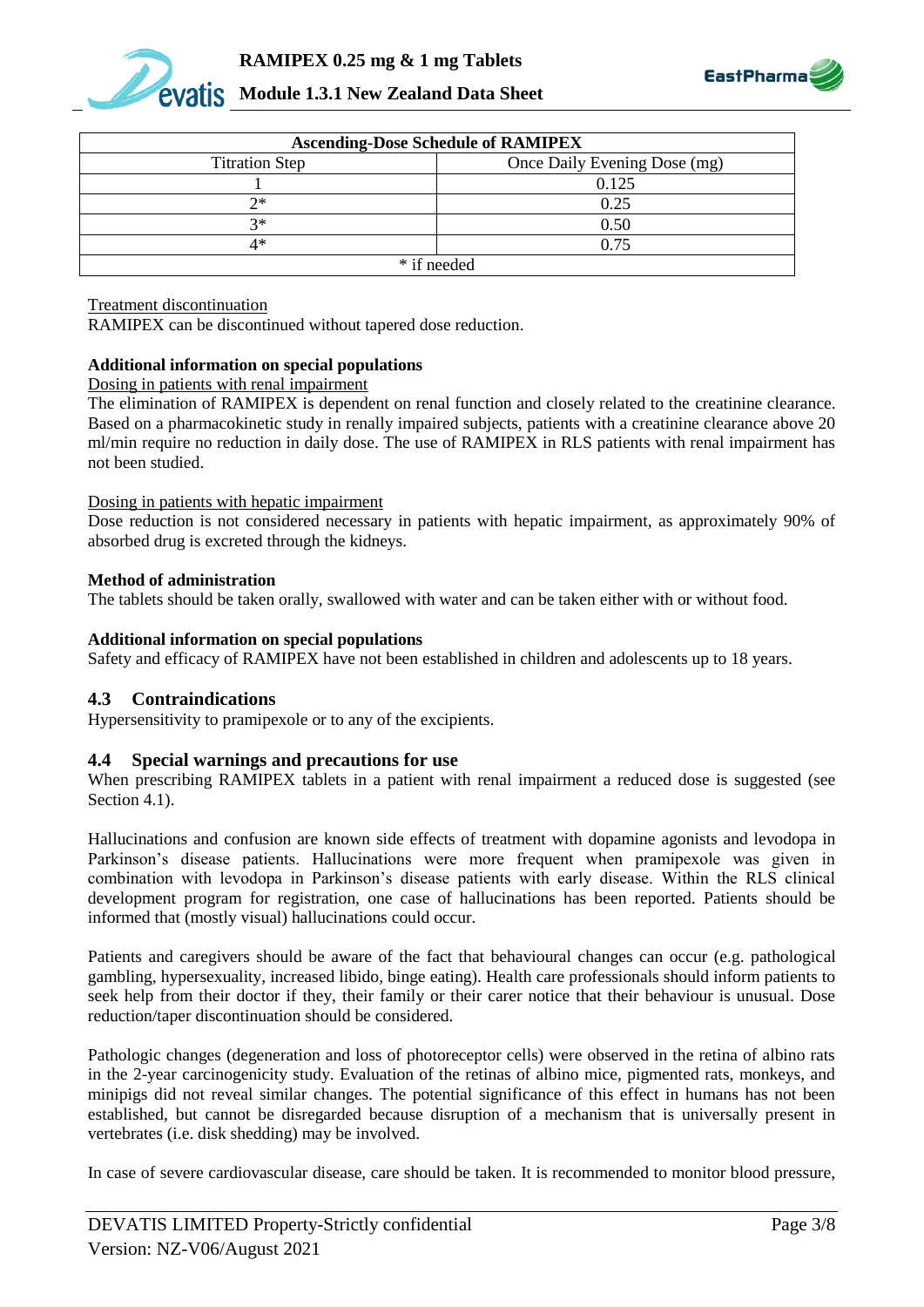



especially at the beginning of treatment due to the general risk of postural hypotension associated with dopaminergic therapy.

Patients should be alerted to the potential sedating effects associated with pramipexole, including somnolence and the possibility of falling asleep while engaged in activities of daily living. Since somnolence is a frequent adverse event with potentially serious consequences, patients should neither drive a car nor operate other complex machinery until they have gained sufficient experience with pramipexole to gauge whether or not it affects their mental and/or motor performance adversely. Patients should be advised that if increased somnolence or episodes of falling asleep during activities of daily living (e.g. conversations, eating etc.) are experienced at any time during treatment, they should not drive or participate in potentially dangerous activities and should contact their physician.

Epidermiological studies have shown that patients with Parkinson's disease have a higher risk (2- to approximately 6-fold higher) of developing melanoma than the general population. Whether the increased risk observed was due to Parkinson's disease or other factors, such as drugs used to treat Parkinson's disease, is unclear.

For the reasons stated above, patients and providers are advised to monitor for melanoma when using pramipexole or other dopaminergic drugs.

#### **Parkinson's disease**

Symptoms suggestive of a neuroleptic malignant syndrome have been reported with abrupt withdrawal of dopaminergic therapy.

#### **Augmentation in RLS**

Reports in the literature indicate treatment of RLS with dopaminergic medications can result in augmentation.

Augmentation refers to the earlier onset of symptoms in the evening (or even the afternoon), increase in symptoms, and spread of symptoms to involve other extremities. The controlled trials of pramipexole in patients with RLS were generally not of sufficient duration to adequately capture augmentation phenomena. The frequency of augmentation after longer use of pramipexole and the appropriate management of these events have not been evaluated in controlled clinical trials.

## **4.5 Interaction with other medicinal products and other forms of interaction**

Pramipexole is bound to plasma proteins to a very low (<20%) extent and little biotransformation is seen in man. Therefore, interactions with other medications affecting plasma protein binding or elimination by biotransformation are unlikely.

Medications that inhibit the active renal tubular secretion of basic (cationic) drugs, such as cimetidine, or are themselves eliminated by active renal tubular secretions, may interact with RAMIPEX resulting in reduced clearance of either or both medications. In case of concomitant treatment with these kinds of drugs (including amantadine) attention should be paid to signs of dopamine overstimulation, such as dysknesias, agitation or hallucinations. Reduction of the RAMIPEX dose should be considered when these drugs are administered concomitantly with RAMIPEX.

Selegiline and levodopa do not influence the pharmacokinetics of pramipexole. The overall extent of absorption or elimination of levodopa is not changed by concomitant administration with RAMIPEX. The interaction with anticholinergics and amantadine has not been examined. As anticholinergics are mainly eliminated by hepatic metabolism, pharmacokinetic drug-drug interactions with pramipexole are rather unlikely. With amantadine, an interaction is possible via the same system of excretion in the kidney.

While increasing the dose of RAMIPEX, it is recommended that the dosage of levodopa is reduced and the dosage of other anti-parkinsonian medication kept constant.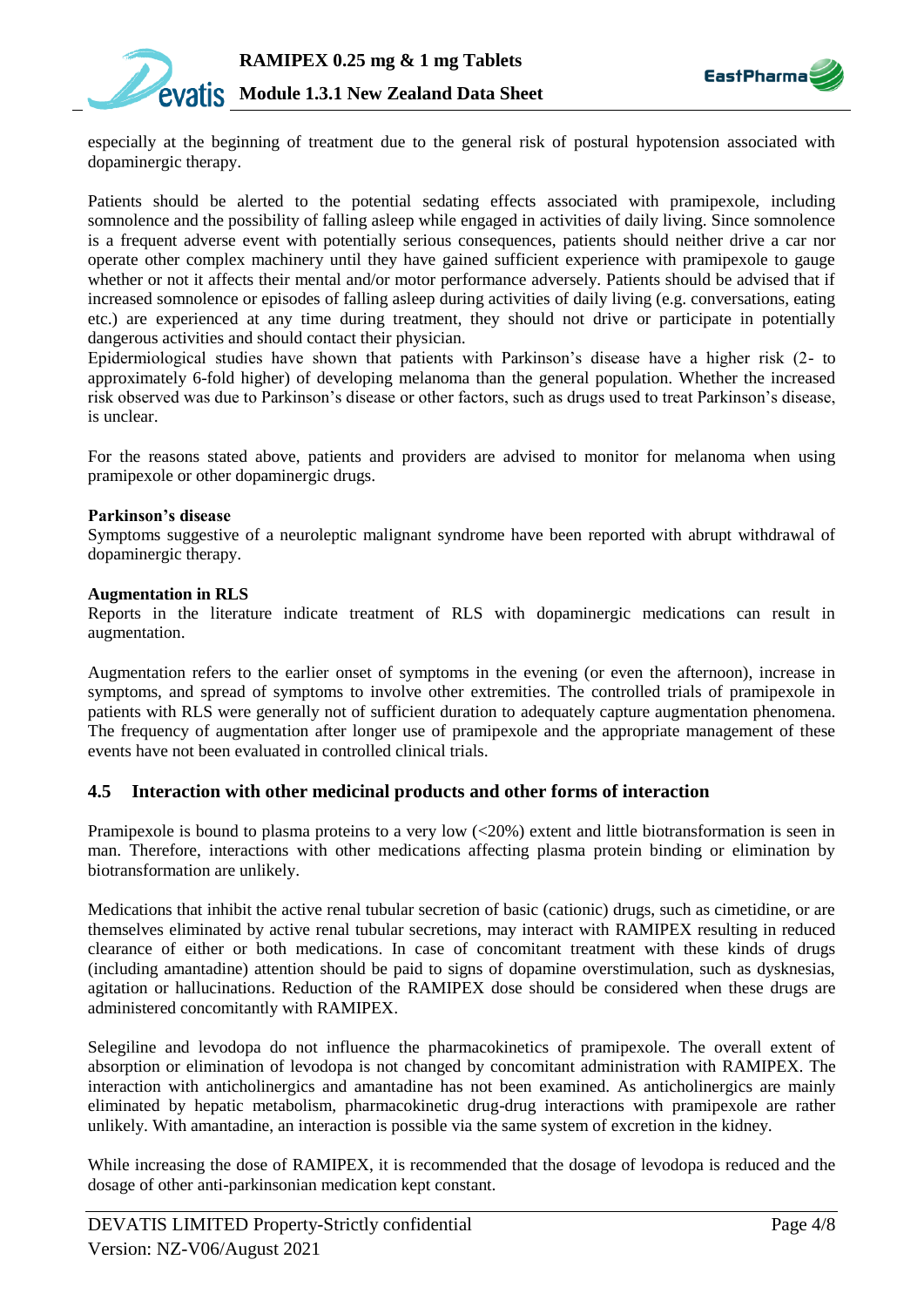



Because of possible additive effects, caution should be advised when patients are taking other sedating medication or alcohol in combination with RAMIPEX and when taking concomitant medication that increase plasma levels of pramipexole (e.g. cimetidine).

#### **Additional information on special populations**

Data is not available.

## **4.6 Pregnancy and lactation**

### **General Recommendation**

Pregnancy category is C

#### **Pregnancy**

The effect of pregnancy and lactation has not been investigated in humans. Animal studies in rodents and rabbits did not show any teratogenic effects but pramipexole was embryotoxic in the rat at maternotoxic doses. Pramipexole should be used during pregnancy only if the potential benefit justifies the potential risk to the foetus.

#### **Lactation**

The excretion of pramipexole into the breast milk has not been studied in women. In rats, the concentration of drug was higher in the breast milk than in plasma. As pramipexole treatment inhibits secretion of prolactin in humans, inhibition of lactation is expected. In consequence, pramipexole should not be used during breast feeding.

#### **Fertility**

No studies on the effect on human fertility have been conducted. In animal studies, pramipexole affected estrous cycles and reduced female fertility as expected for a dopamine agonist. However, these studies did not indicate direct or indirect harmful effects with respect to male fertility.

#### **4.7 Effects on ability to drive and use machines**

Patients should be aware of the fact that hallucinations can occur and may adversely affect their ability to drive.

Patients should be alerted to the potential sedating effects associated with pramipexole including somnolence and the possibility of falling asleep while engaged in activities of daily living. Since somnolence is a frequent adverse event with potentially serious consequences, patients should neither drive a car nor operate other complex machinery until they have gained sufficient experience with pramipexole to gauge whether or not it affects their mental and/or motor performance adversely. Patients should be advised that if increased somnolence or episodes of falling asleep during activities of daily living (e.g. conversations, eating etc.) are experienced at any time during treatment, they should not drive or participate in potentially dangerous activities and should contact their physician.

## **4.8 Undesirable effects**

The following side effects are listed under the use of pramipexole: abnormal dreams, confusion, constipation, delusion, dizziness, dyskinesias, fatigue, hallucinations, headache, hyperkinesias, hypotension, increased eating (binge eating, hyperphagia), insomnia, libido disorders, nausea, peripheral oedema, paranoia, pathological gambling, hypersexuality and other abnormal behaviour, somnolence, weight increase, sudden onset of sleep; pruritus, rash and other hypersensitivity.

The incidence of hypotension under pramipexole, compared to placebo treatment, was not increased. However in individual patients, hypotension may occur at the beginning of treatment, especially if pramipexole is titrated too rapidly. Pramipexole may be associated with disorders of libido (increase or decrease).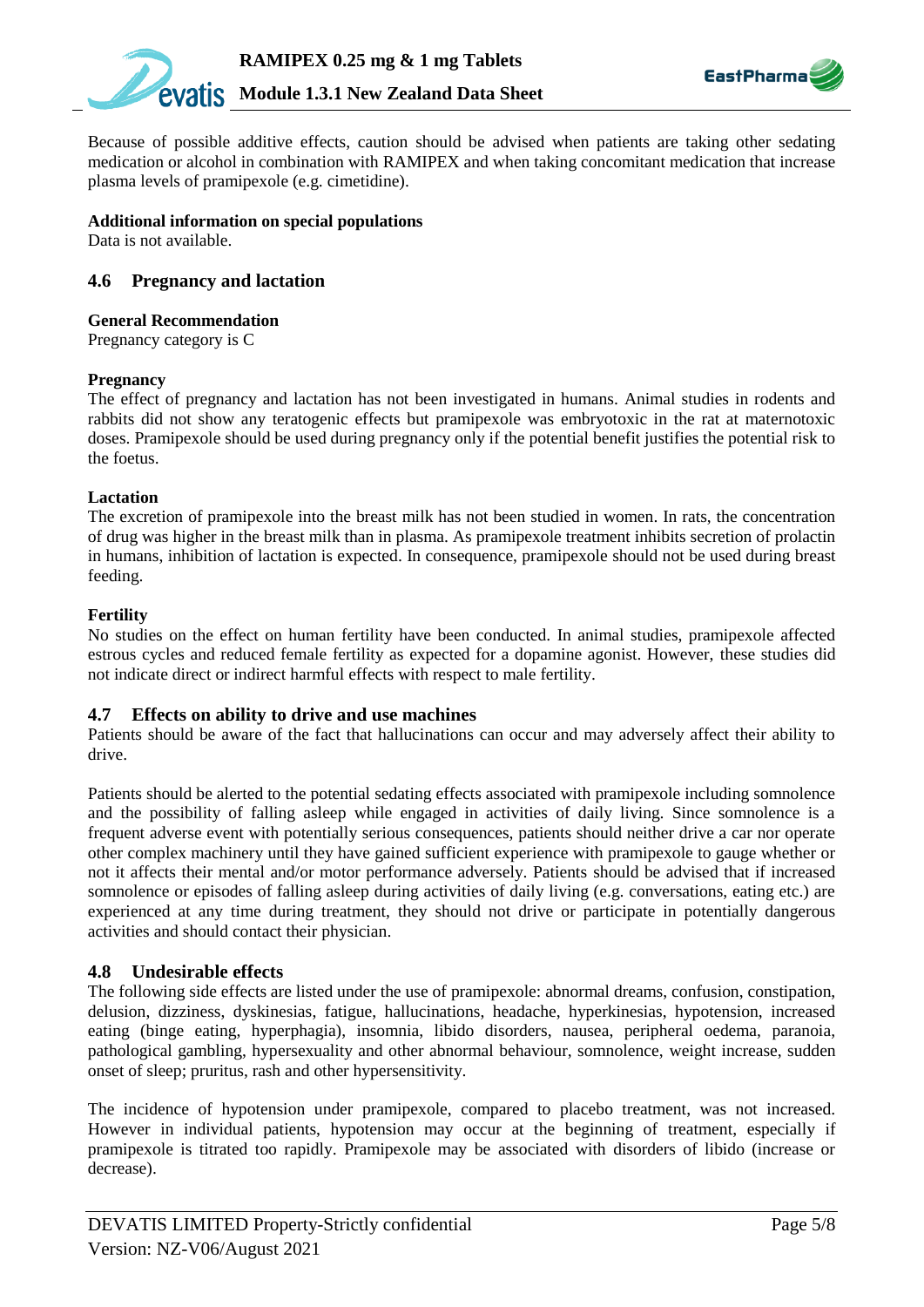



Patients treated with pramipexole tablets have reported falling asleep during activities of daily living, including the operation of motor vehicles, which sometimes resulted in accidents. Some of them did not report a warning sign such as somnolence, which is a common occurrence in patients receiving pramipexole tablets at doses above 1.5 mg/day, and which, according to the current knowledge of sleep physiology, always proceeds falling asleep. There was no clear relation to the duration of treatment. Some patients were taking other medication with potentially sedative properties. In most cases where information was available, there were no further episodes following reduction of dosage or termination of therapy.

Patients treated with dopamine agonists for Parkinson's disease, including pramipexole, especially at high doses, have been reported as exhibiting signs of pathological gambling, increased libido and hypersexuality, generally reversible upon reduction of the dose or treatment discontinuation.

### Reporting of suspected adverse reactions:

Reporting suspected adverse reactions after authorization of the medicine is important. It allows continued monitoring of the benefit/risk balance of the medicine. Healthcare professionals are asked to report any suspected adverse reactions [https://nzphvc.otago.ac.nz/reporting/.](https://nzphvc.otago.ac.nz/reporting/)

## **4.9 Overdose**

### Symptoms

There is no clinical experience with massive overdosage. The expected adverse events should be those related to the pharmacodynamic profile of a dopamine agonist including nausea, vomiting, hyperkinesia, hallucinations, agitation and hypotension.

### **Therapy**

There is no established antidote for overdosage of a dopamine agonist. If signs of central nervous system stimulation are present, a neuroleptic agent may be indicated. Management of the overdose may require general supportive measures along with gastric lavage, intravenous fluids and electrocardiogram monitoring. Haemodialysis has not been shown to be helpful.

For further advice on management of overdose please contact the National Poisons Information Centre (0800 POISON or 0800 764 766).

#### **Drug abuse and dependence**

Drug dependency, addiction and recreational abuse have not been reported as a problem with this compound.

## **5. PHARMACOLOGICAL PROPERTIES**

## **5.1 Pharmacodynamic properties**

**Pharmacotherapeutic group**: anti-Parkinson drugs, dopamine agonists **ATC code**: N04BC05

#### Mechanism of Action:

Pramipexole is a dopamine agonist that binds with high selectivity and specificity to the dopamine D2 subfamily receptors. It has a preferential affinity to D3 receptors and has full intrinsic activity.

PRAMIPEXOLE alleviates Parkinsonian motor deficits by stimulation of dopamine receptors in the striatum. Animal studies have shown that pramipexole inhibits dopamine synthesis, release and turnover. Pramipexole protects dopamine neurons from degeneration in response to ischemia or metamphetamine neurotoxicity.

The precise mechanism of action of pramipexole as a treatment for Restless Legs Syndrome is not known. Although the pathophysiology of Restless Legs Syndrome is largely unknown, neuropharmacological evidence suggests primary dopaminergic system involvement. Position emission tomographic (PET) studies suggest that a mild striatal presynaptic dopaminergic dysfunction may be involved in the pathogenesis of Restless Legs Syndrome.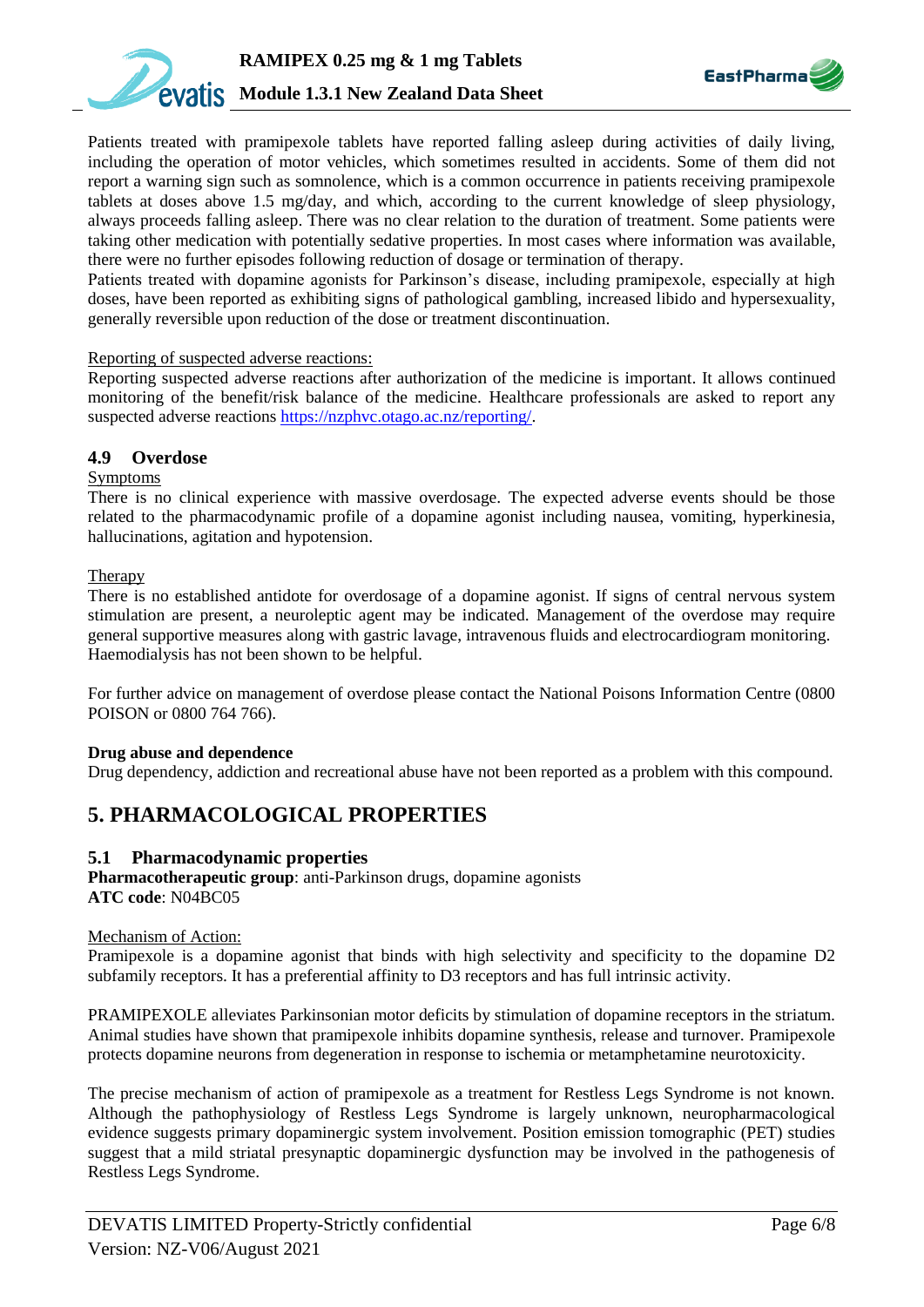



In vitro studies demonstrate that pramipexole protects neurons from levodopa neurotoxicity. In human volunteers a dose-dependent decrease in prolactin was observed.

#### **Parkinson's disease**

In the controlled clinical trials efficacy was maintained for approximately six months. In open continuation trials lasting more than three years there were no signs of decreasing efficacy.

#### **Restless Legs Syndrome**

The efficacy of pramipexole was evaluated in four placebo controlled trials in approximately 1000 patients with moderate to very severe Restless Legs Syndrome.

Efficacy was demonstrated in controlled trials in patients treated for up to 12 weeks and sustained efficacy was shown over a period of 9 months. The efficacy of pramipexole was maintained during open continuation trials lasting for up to 1 year.

## **5.2 Pharmacokinetic properties**

Pramipexole is rapidly and completely absorbed following oral administration. The absolute bioavailability is greater than 90% and the maximum plasma concentrations occur between 1 and 3 hours. The rate of absorption is reduced by food intake but not the overall extent of absorption. Pramipexole shows linear kinetics and a relatively small inter-patient variation of plasma levels.

In humans the protein binding of pramipexole is very low  $\langle$  ( $\langle$ 20%) and the volume of distribution is large (400 L). High brain tissue concentrations were observed in the rat (approximately eight-fold compared to plasma).

Pramipexole is metabolised in man only to a small extent.

Renal excretion of unchanged pramipexole is the major route of elimination and accounts for about 80% of dose. Approximately 90% of a 14C-labelled dose is excreted through the kidneys while less than 2% is found in the faeces. The total clearance of pramipexole is approximately 500 ml/min and the renal clearance is approximately 400ml/min. The elimination half-life  $(t\frac{1}{2})$  varies from 8 hours in the young to 12 hours in the elderly.

## **5.3 Preclinical safety data**

Repeated dose toxicity studies showed that pramipexole exerted functional effects, mainly involving the CNS and female reproductive system, and probably resulting from an exaggerated pharmacodynamic effect of pramipexole.

Decreases in diastolic and systolic pressure and heart rate were noted in the minipig, and a tendency to a hypotensive effect was discerned in the monkey.

The potential effects of pramipexole on reproductive function have been investigated in rats and rabbits. Pramipexole was not teratogenic in rats and rabbits but was embryotoxic in the rat at maternally toxic doses. Due to the selection of animal species and the limited parameters investigated, the adverse effects of pramipexole on pregnancy and male fertility have not been fully elucidated.

A delay in sexual development (i.e., preputial separation and vaginal opening) was observed in rats. The relevance for humans is unknown.

Pramipexole was not genotoxic. In a carcinogenicity study, male rats developed Leydig cell hyperplasia and adenomas, explained by the prolactin-inhibiting effect of pramipexole. This finding is not clinically relevant to man. The same study also showed that, at doses of 2 mg/kg (of salt) and higher, pramipexole was associated with retinal degeneration in albino rats. The latter finding was not observed in pigmented rats, nor in a 2-year albino mouse carcinogenicity study or in any other species investigated.

## **6. PHARMACEUTICAL PARTICULARS**

**6.1 List of Excipients**

Maize starch